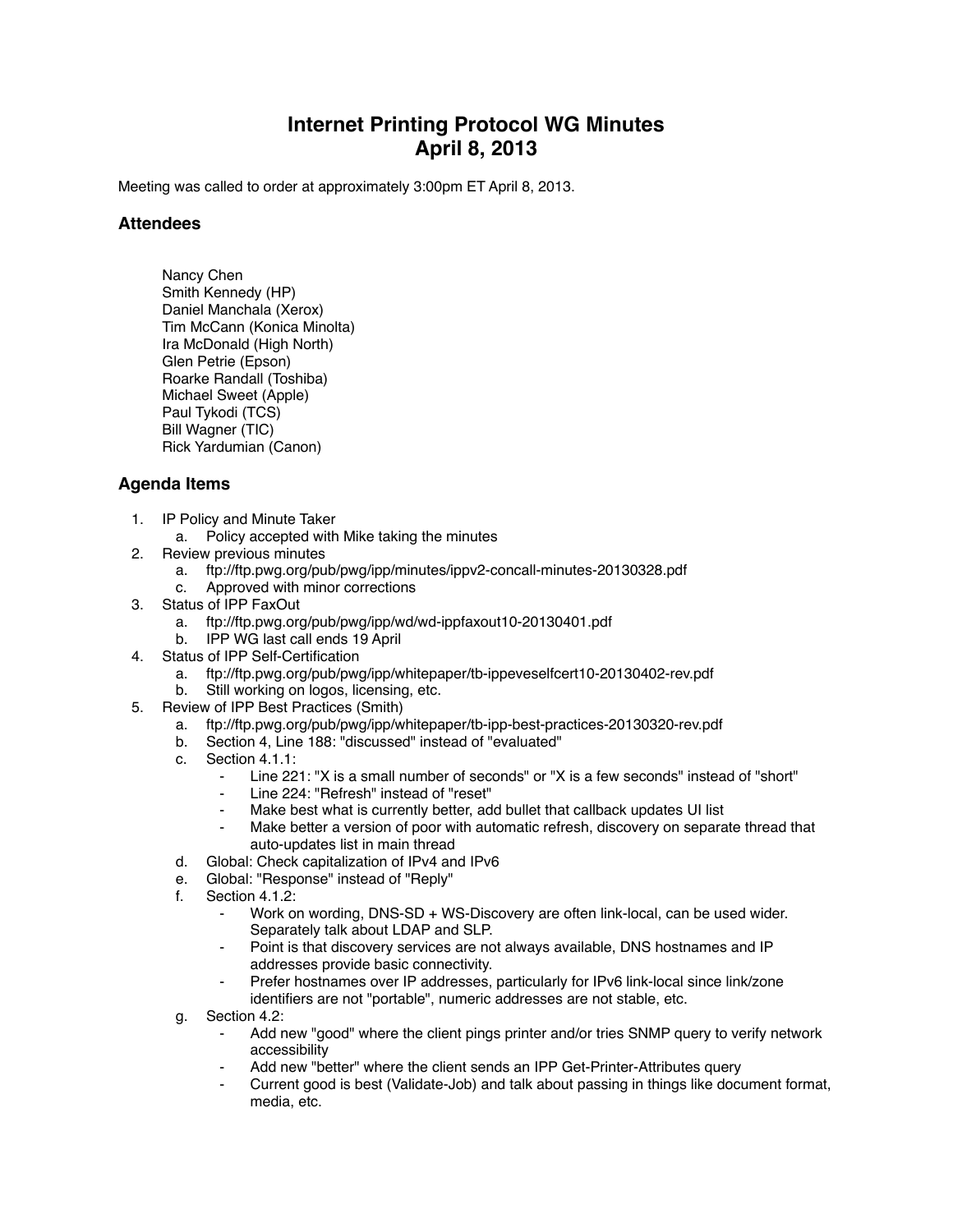- h. Section 4.3:
	- ⁃ "SAD" should be "BAD"
	- ⁃ "Better" should be "Best", include document-format and any other attributes reported in the get-attributes-supported attribute
	- Drop "Any specified attributes?" with no specific attributes, then get pdl/sides/etc. specific options
	- "decide on a PDL" should be a sub-bullet
	- Drop "for that particular document-format"
- i. Section 4.4:
	- Add "BAD: Do nothing or use local model-specific data"
	- New better: Just use constraints and send Create-Job/Print-Job/Print-URI request (no validate, first half of current better)
	- Current better should be best
- j. Section 4.5.1:
	- ⁃ POOR -> BAD
	- ⁃ BETTER -> BEST
	- New BETTER that does Create-Job and Send-Document, no Validate-Job preflighting
	- Client (capitalized) MAY receive xxx-actual Job (capitalized) attributes
	- Reference to PWG 5100.8 IPP "-actual" attributes
	- Reference to PWG 5100.13 IPP Job and Printer Extensions Set 3 for preferredattributes, successful-ok-ignored-or-substituted-attributes with values that were not used in the unsupported attributes group and preferred-attributes in the operation attributes group of the response
- k. Section 4.5.2:
	- Same comments as for 4.5.1
- l. Section 4.6:
	- Reword/drop lines 489-494: "When polling the Printer, the Client MUST NOT poll the Printer as quickly as possible but SHOULD exercise discretion and poll only as often as needed." or something like that
	- POOR:
		- Make "BAD"
		- ⁃ "Polling for status without the actual job ID is not precise"
		- ⁃ "Polling all status information uses a large number of resources"
	- New POOR:
		- Use Get-Jobs to discover job ID (using job-name or other identifying info) Then use get-job-attributes
		- Polling: only ask for the attributes you need to limit bandwidth/resources
	- New BEST: BETTER + job subscriptions (so no get-job-attributes)
		- Create job subscription in create-job or separately after the fact
		- Get-Notifications allows getting events for multiple subscriptions, sequence number tells you if you missed any events
			- Can sync up with current state using Get-Job/Printer-attributes
		- Think about how to represent concurrent vs. sequences of operations
	- Can also do a single printer subscription to monitor all job progress for the printer (with the corresponding performance concerns since you only care about your jobs, not everyone's jobs)
- m. Section 4.7:
	- ⁃ POOR->GOOD
	- ⁃ GOOD->BEST
	- Client can't wait for response from Print-Job since Printer may be blocked by error (out of paper)
	- Client sends a 0-length chunk to stop sending the current print request (for Send-Document too)
	- Client sends Cancel-Job request via separate connection (instead of second connection)
- n. Section 4.8:
	- BAD: Do nothing
	- POOR: Use proprietary protocol
	- ⁃ GOOD: Use SNMP Printer MIB (network routing issues, community names, access